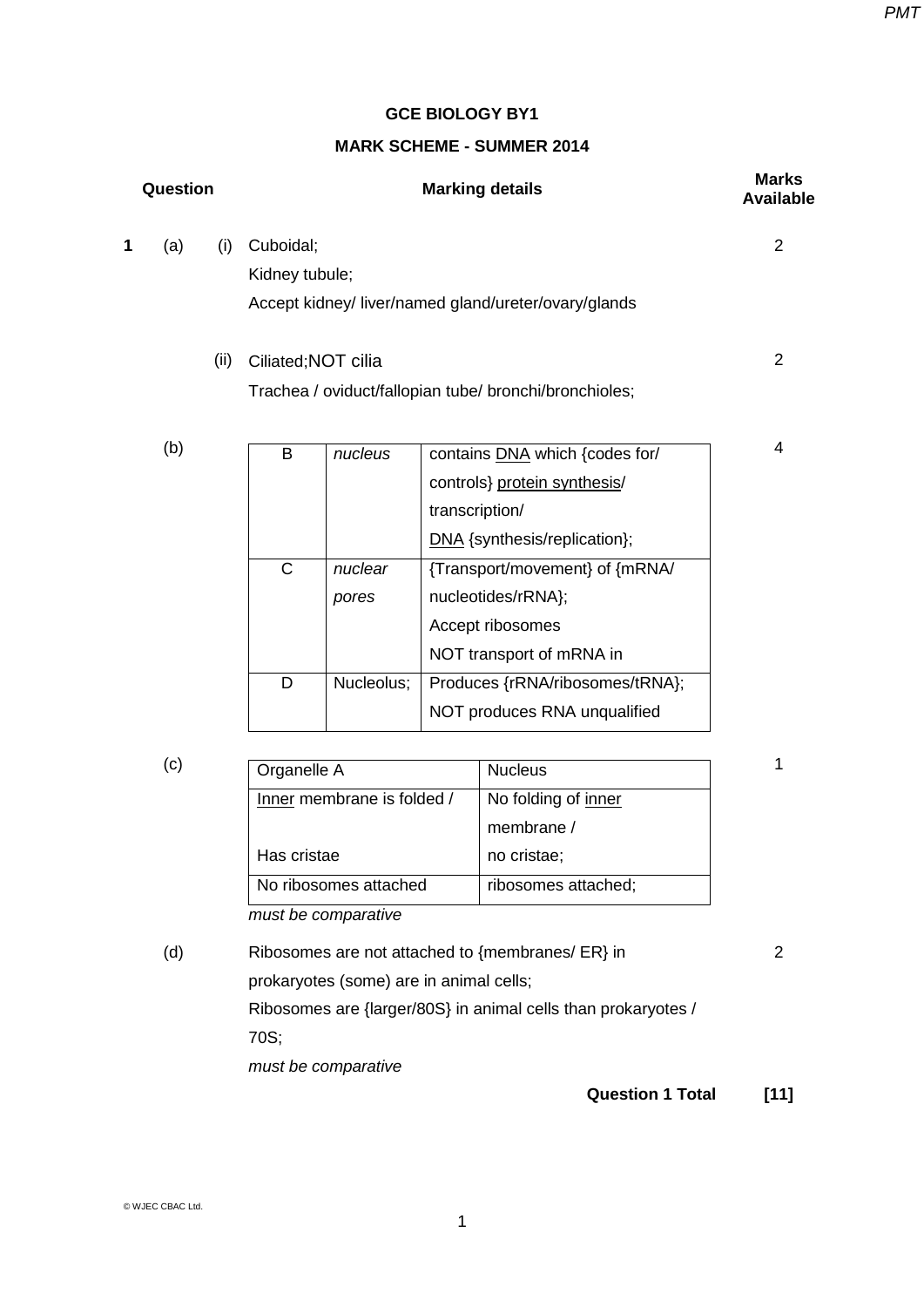| Question |     |       | <b>Marking details</b>                                                                                                                                                     | <b>Marks</b><br><b>Available</b> |
|----------|-----|-------|----------------------------------------------------------------------------------------------------------------------------------------------------------------------------|----------------------------------|
| 2        | (a) |       | (An organ) is an {aggregation/collection} of several tissues;<br>To carry out a {specific/particular} {function/task/job} (for the<br>whole organism);                     | 2                                |
|          | (b) | (i)   | Carbohydrates;<br>Accept polysaccharides                                                                                                                                   | 1                                |
|          |     | (ii)  | Any two from<br>Alternating molecules rotated through 180° form straight<br>chains;<br>{Cross links/hydrogen bonds/ H bonds} form between chains;<br>forming microfibrils; | Max 2                            |
|          |     | (iii) | Proteins/amino acids/nucleic acids/nucleotides/<br>{organic/nitrogenous} bases;<br><b>NOT DNA/RNA</b>                                                                      | 1                                |

**Question 2 Total [6]**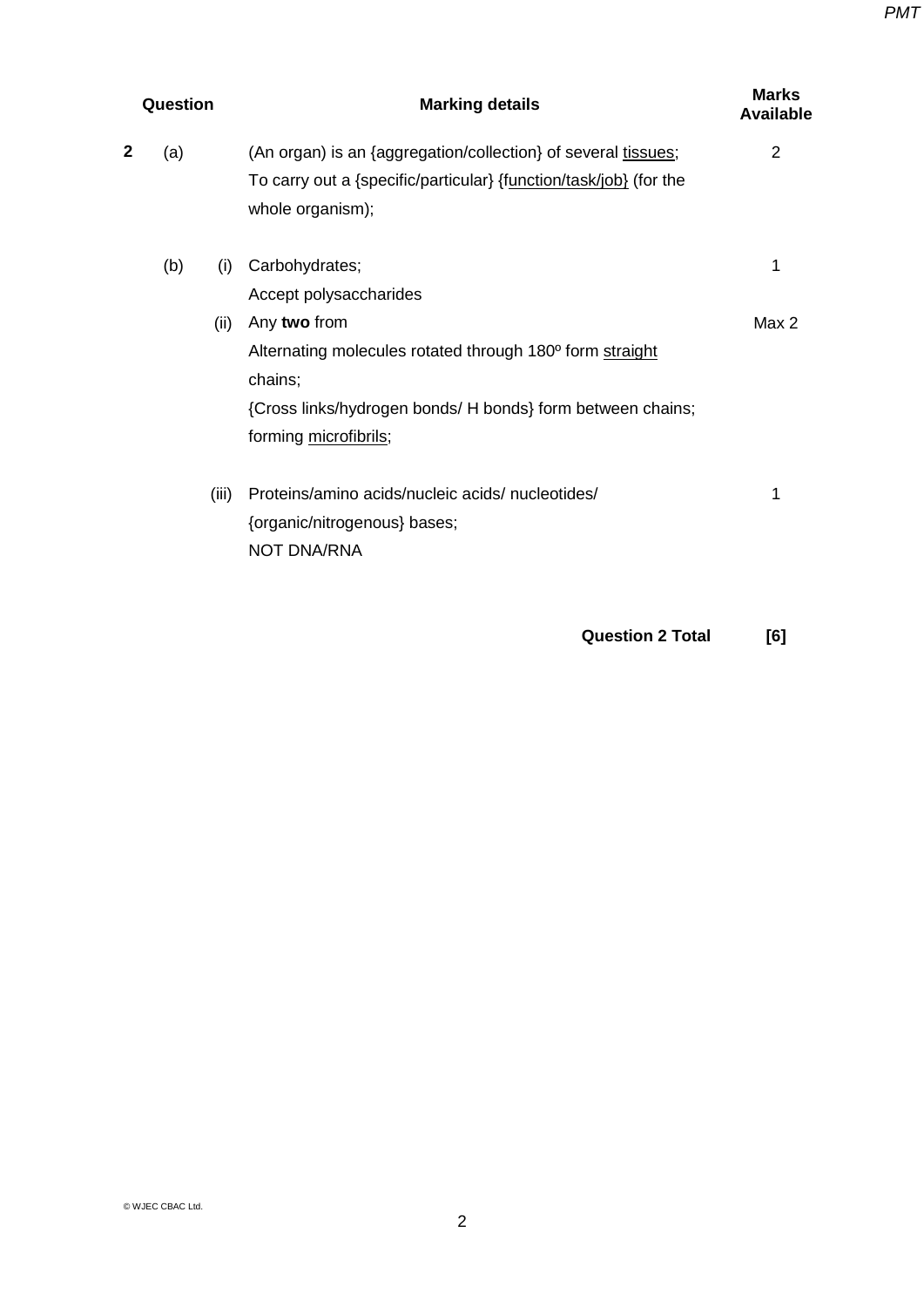| Question |     | <b>Marking details</b>                                                                                                                   |   |
|----------|-----|------------------------------------------------------------------------------------------------------------------------------------------|---|
| 3        | (a) | Iron / $Fe2^{\dagger}$ ;                                                                                                                 |   |
|          | (b) | {Four polypeptide chains / two alpha and two beta subunits};<br>in tertiary form are {combined/joined};                                  | 2 |
|          | (c) | Add {biuret (reagent) / copper sulphate and sodium hydroxide};<br>Reject boil/heat<br>Colour changes from blue to {purple/lilac/violet}; | 2 |
|          | (d) | Biosensor;                                                                                                                               |   |

**Question 3 Total [6]**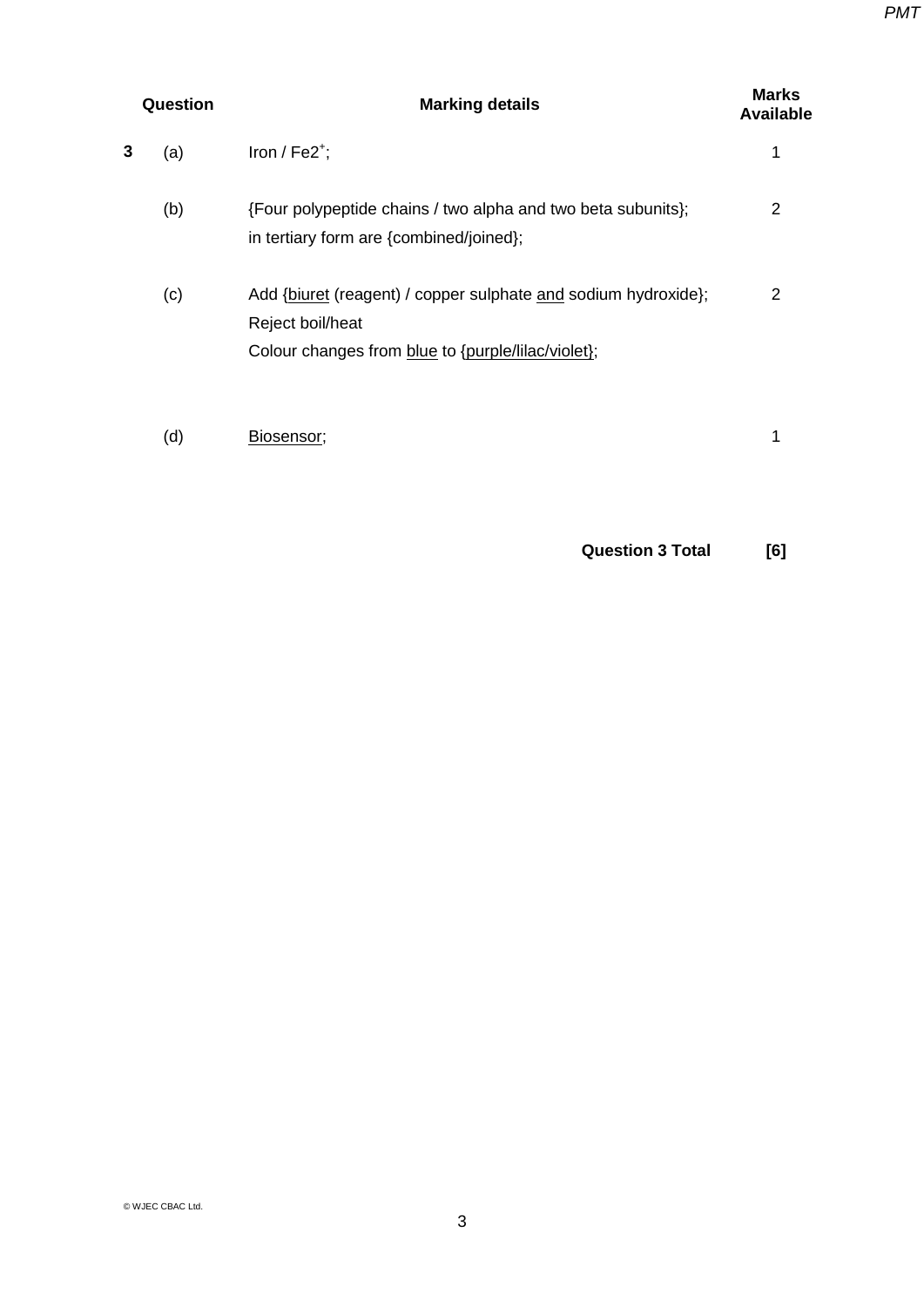| Question |     |       | <b>Marking details</b>                                    | <b>Marks</b><br><b>Available</b> |       |
|----------|-----|-------|-----------------------------------------------------------|----------------------------------|-------|
| 4        | (a) |       | A - Phosphate;                                            |                                  | 3     |
|          |     |       | Accept phosphoric acid                                    |                                  |       |
|          |     |       | B - Deoxyribose;                                          |                                  |       |
|          |     |       | NOT pentose                                               |                                  |       |
|          |     |       | C - {Organic/nitrogenous} base;                           |                                  |       |
|          |     |       | NOT named base (can be neutral)                           |                                  |       |
|          | (b) |       | Uracil in RNA thymine in DNA; NOT U in RNA and T in DNA   |                                  | Max 2 |
|          |     |       | RNA is (usually) single stranded, DNA is double stranded; |                                  |       |
|          |     |       | DNA is longer molecule than RNA;                          |                                  |       |
|          |     |       | Sugar is ribose in RNA, deoxyribose in DNA;               |                                  |       |
|          | (c) | (i)   | Interphase;                                               |                                  | 1     |
|          |     | (ii)  | Anaphase;                                                 |                                  | 1     |
|          |     | (iii) | <b>Meiosis</b>                                            | <b>Mitosis</b>                   | 3     |
|          |     |       | 4 cells                                                   | 2 cells produced;                |       |
|          |     |       | Haploid/ half the number of                               | Diploid/ same number of          |       |
|          |     |       | chromosomes of the parent                                 | chromosomes as the parent        |       |
|          |     |       | cell                                                      | cell                             |       |
|          |     |       | Genetically different;                                    | genetically identical;           |       |
|          |     |       |                                                           | Accept clone                     |       |

**Question 4 Total [10]**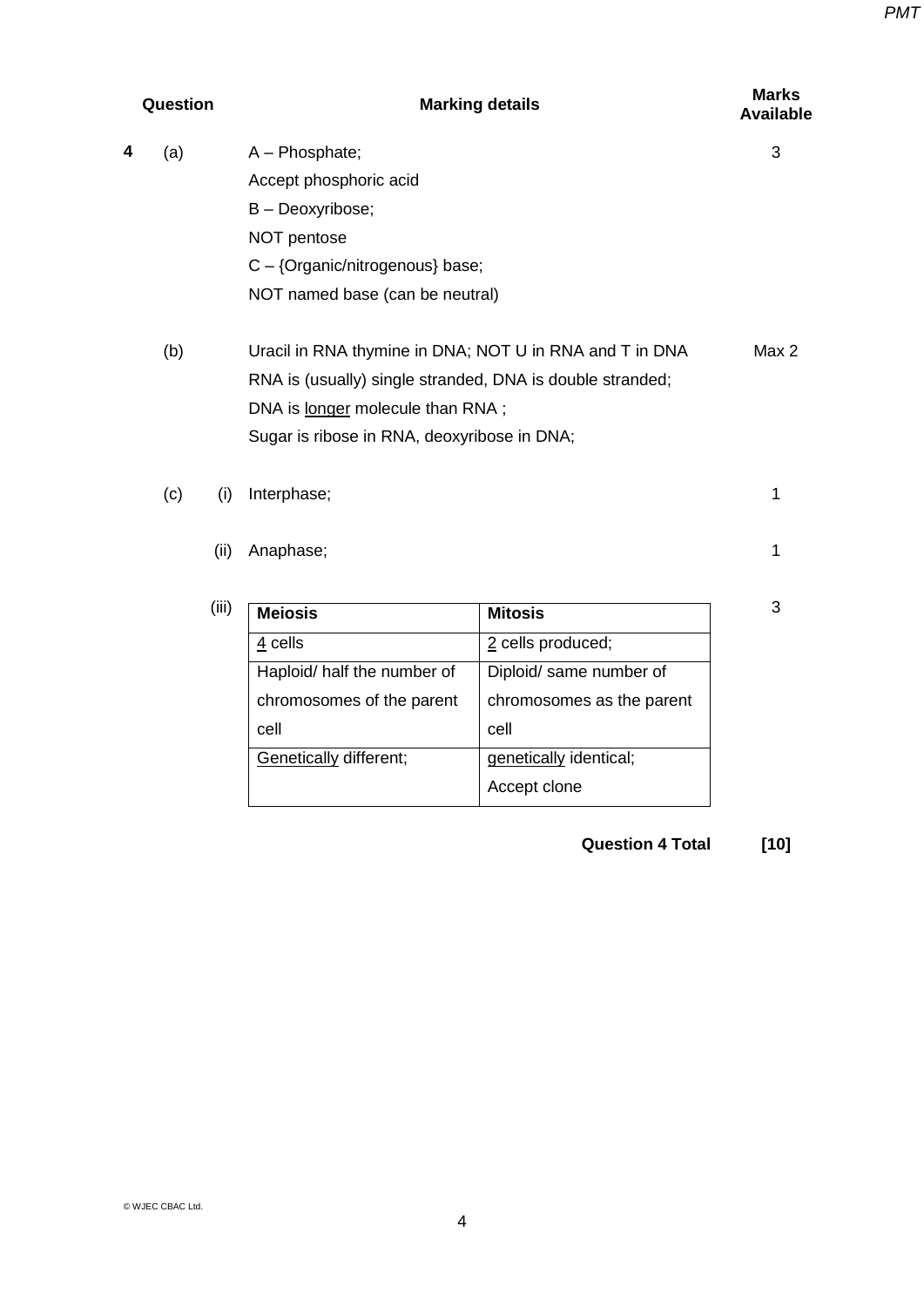|   | Question | <b>Marking details</b>                                                                                                                                  | <b>Marks</b><br><b>Available</b> |
|---|----------|---------------------------------------------------------------------------------------------------------------------------------------------------------|----------------------------------|
| 5 | (a)      | (Method) Diffusion;<br>(Reason) Rate is proportional to concentration;<br>NOT graph is proportional                                                     | 2                                |
|   | (b)      | (Increasing ion concentration) increases chance that (a<br>molecule will) {collide with/ pass through}<br>{pump/carrier/protein};                       | 1                                |
|   | (c)      | Active transport;                                                                                                                                       | 1                                |
|   | (d)      | $\Psi_s = \Psi - \Psi_P$ / i.e. -100 -200;<br>-300 kPa; (Must have units)<br>Correct answer $+$ unit = 2 marks<br>Correct answer $+$ no unit $=$ 1 mark | $\overline{2}$                   |

**Question 5 Total [6]**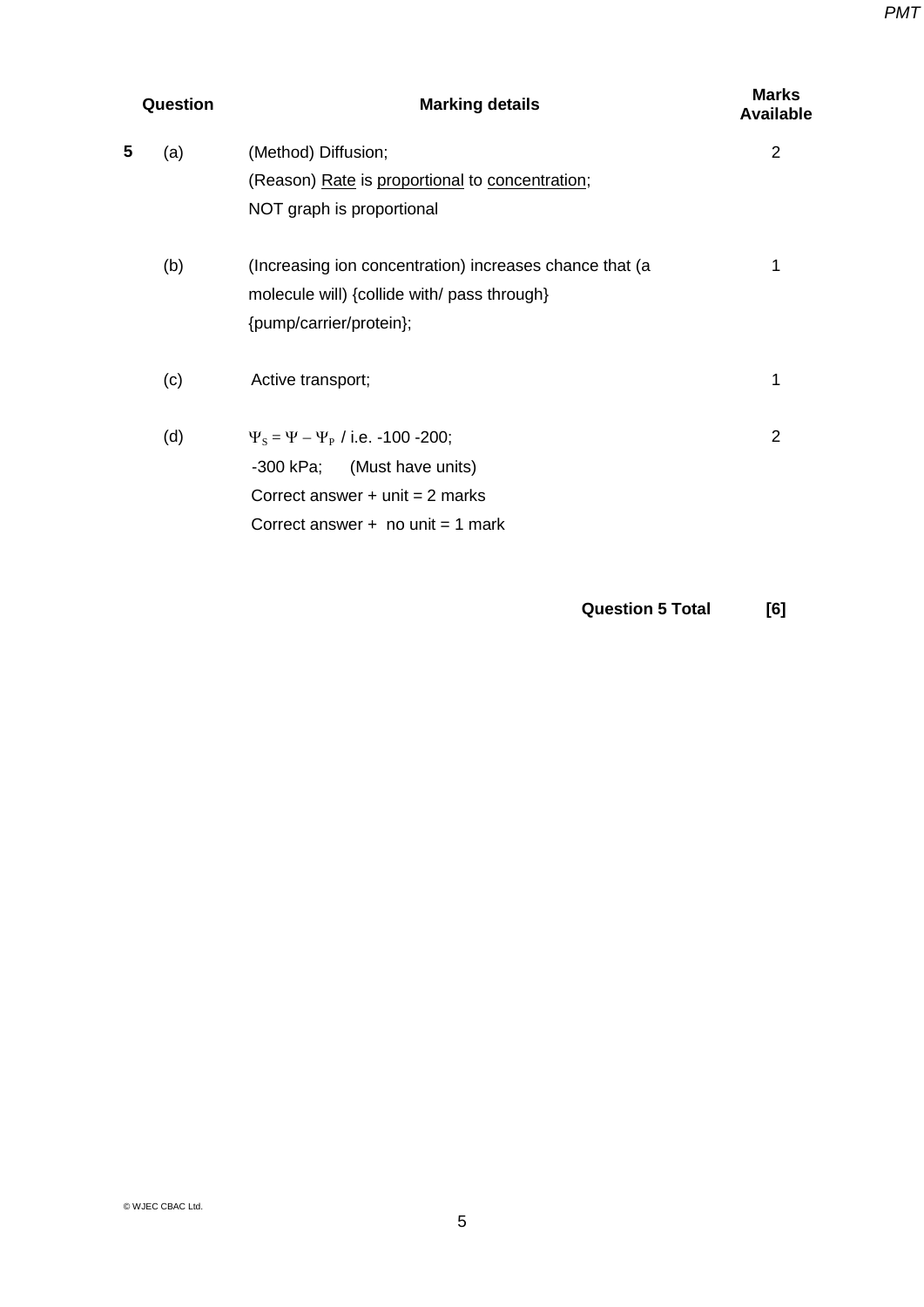| Question |     |      | <b>Marking details</b>                                         |                |  |
|----------|-----|------|----------------------------------------------------------------|----------------|--|
| 6        | (a) |      | 7/8 nm (must have correct units);                              | 1              |  |
|          |     |      | Accept range of 6-10                                           |                |  |
|          | (b) |      | Vitamin A -                                                    | 4              |  |
|          |     |      | {Dissolves in /can pass directly through} {phospholipid layer/ |                |  |
|          |     |      | hydrophobic regions};                                          |                |  |
|          |     |      | By diffusion;                                                  |                |  |
|          |     |      | Glucose-                                                       |                |  |
|          |     |      | Cannot pass through phospholipid layer therefore uses {protein |                |  |
|          |     |      | channels/carriers/transport proteins/hydrophilic               |                |  |
|          |     |      | channels/intrinsic proteins};                                  |                |  |
|          |     |      | By facilitated diffusion; Accept active transport              |                |  |
|          | (c) | (i)  | Ethanol {dissolves/emulsifies} (phospho)lipids/ denatures      | 2              |  |
|          |     |      | protein; NOT cell membranes                                    |                |  |
|          |     |      | Creates {gaps/holes/pores} in the membrane/ makes              |                |  |
|          |     |      | membrane more porous;                                          |                |  |
|          |     |      | NOT makes membrane more permeable                              |                |  |
|          |     | (ii) | Increased temperature increases kinetic energy of              | $\overline{2}$ |  |
|          |     |      | {dye/membrane} molecules;                                      |                |  |
|          |     |      | Increases (rate of) diffusion (of dye across membrane)/dye     |                |  |
|          |     |      | diffuses across the membrane more rapidly;                     |                |  |
|          |     |      |                                                                |                |  |

**Question 6 Total [9]**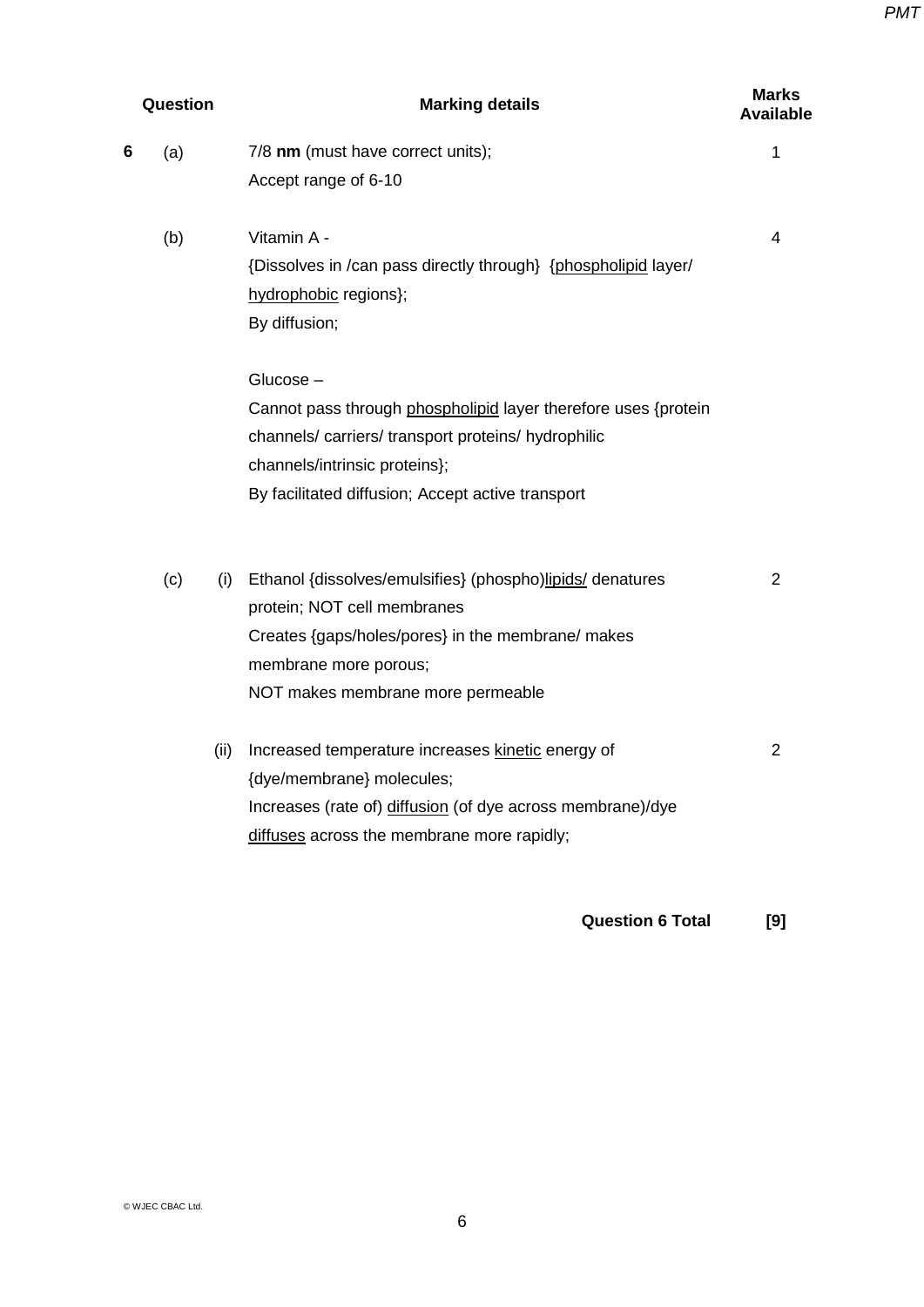| Question |     |       | <b>Marking details</b>                                                            | <b>Marks</b><br><b>Available</b> |  |
|----------|-----|-------|-----------------------------------------------------------------------------------|----------------------------------|--|
| 7        | (a) |       | Any two from                                                                      | Max 2                            |  |
|          |     |       | Product not contaminated with enzyme;                                             |                                  |  |
|          |     |       | Enzyme can be re-used/ small quantity of enzyme required;                         |                                  |  |
|          |     |       | Can {withstand/tolerate} a wider range of pH;                                     |                                  |  |
|          |     |       | Can be used in a continuous process;                                              |                                  |  |
|          | (b) |       | Increases (contact) time between enzymes and substrate/                           | $\overline{2}$                   |  |
|          |     |       | more time for pectinase to digest {apple pulp/pectin};                            |                                  |  |
|          |     |       | More successful collisions/more enzyme substrate complexes<br>formed; NOT ESC     |                                  |  |
|          | (c) | (i)   | $40^{\circ}$ C to 60 $^{\circ}$ C {decrease in/less} (volume of) juice extracted; | Max 4                            |  |
|          |     |       | NOT less juice extracted above 40 °C                                              |                                  |  |
|          |     |       | Above 60 °C no juice extracted;                                                   |                                  |  |
|          |     |       | Between 40 °C and 60 °C enzymes are denaturing/ above 60 °C                       |                                  |  |
|          |     |       | they are denatured;                                                               |                                  |  |
|          |     |       | Hydrogen bonds break;                                                             |                                  |  |
|          |     |       | {Tertiary structure deformed / active site changes shape}                         |                                  |  |
|          |     |       | {Substrate can no longer fit/ fewer enzyme substrate                              |                                  |  |
|          |     |       | complexes formed};                                                                |                                  |  |
|          |     | (ii)  | (Free enzymes) can move;                                                          | $\overline{2}$                   |  |
|          |     |       | Increased chance of successful collision / more enzyme                            |                                  |  |
|          |     |       | substrate complexes formed;                                                       |                                  |  |
|          |     | (iii) | (Increased juice extracted with membrane bound enzymes)                           | $\overline{2}$                   |  |
|          |     |       | because membrane bound enzymes are {more                                          |                                  |  |
|          |     |       | accessible/OWTTE} to substrate;                                                   |                                  |  |
|          |     |       | (Enzymes immobilised inside bead) substrate has to                                |                                  |  |
|          |     |       | {diffuse/pass} into bead;                                                         |                                  |  |
|          |     |       |                                                                                   |                                  |  |
|          |     |       |                                                                                   |                                  |  |

## **Question 7 Total [12]**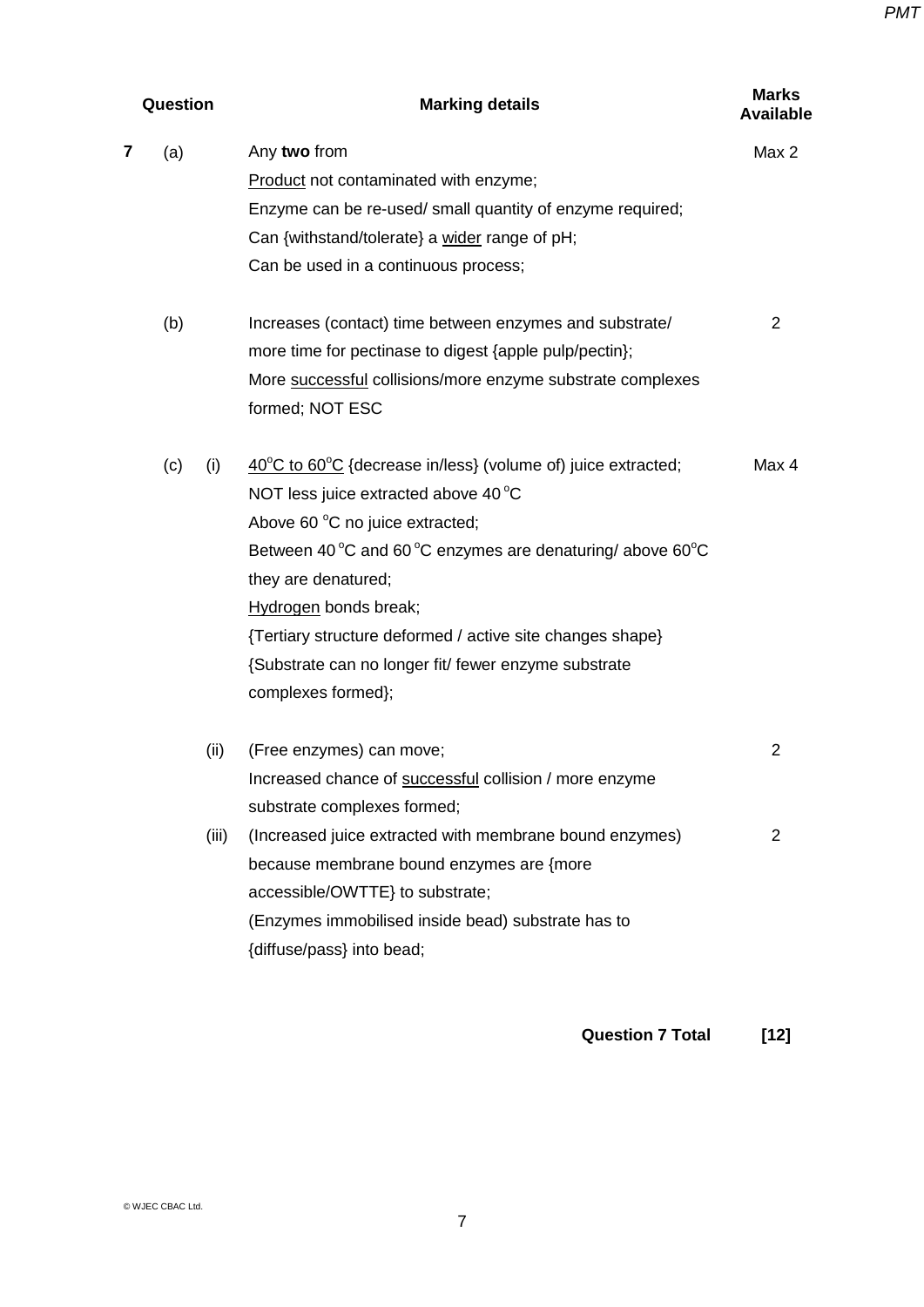# **Question Marking details Marks**

# **Available**

| 8<br>(a) | <b>Carbohydrates</b> |
|----------|----------------------|
|----------|----------------------|

- A Glucose for respiration;
- B Starch for storage of {glucose/energy}in plants;
- C Cellulose for structural support in plant cell walls/ chitin in {insect exoskeleton/ fungi};
- D Glycogen for storage of {glucose/energy} in animals;
- E {Glycogen/starch} insoluble so no osmotic effect;
- F Disaccharides or named + function (e.g. sucrose for transport in plants);

### **Lipids**

- G Saturated fatty acids for storage in animals/ unsaturated fatty acids for storage in {seeds/plants};
- H Thermal insulation/buoyancy;
- I Waxes for waterproofing in leaves;
- J Good source of energy, twice as many as carbohydrates or value 38 kJ per g;
- K Correct ref to protection of organ from physical damage (e.g. kidney);
- L Electrical insulation in neurons (ref to myelin);
- M Source of metabolic water from respiration of lipids;

### **Used to make other molecules**

(CHO / glucose / lipids needed to make)

- N+ Any two for one mark each from:
- O Chlorophyll *with* magnesium / phospholipids *with* phosphate/ {DNA/RNA/ATP} *with* nitrogen and phosphate / amino acids *with* nitrogen/ glycoprotein *with* protein;

Max 10